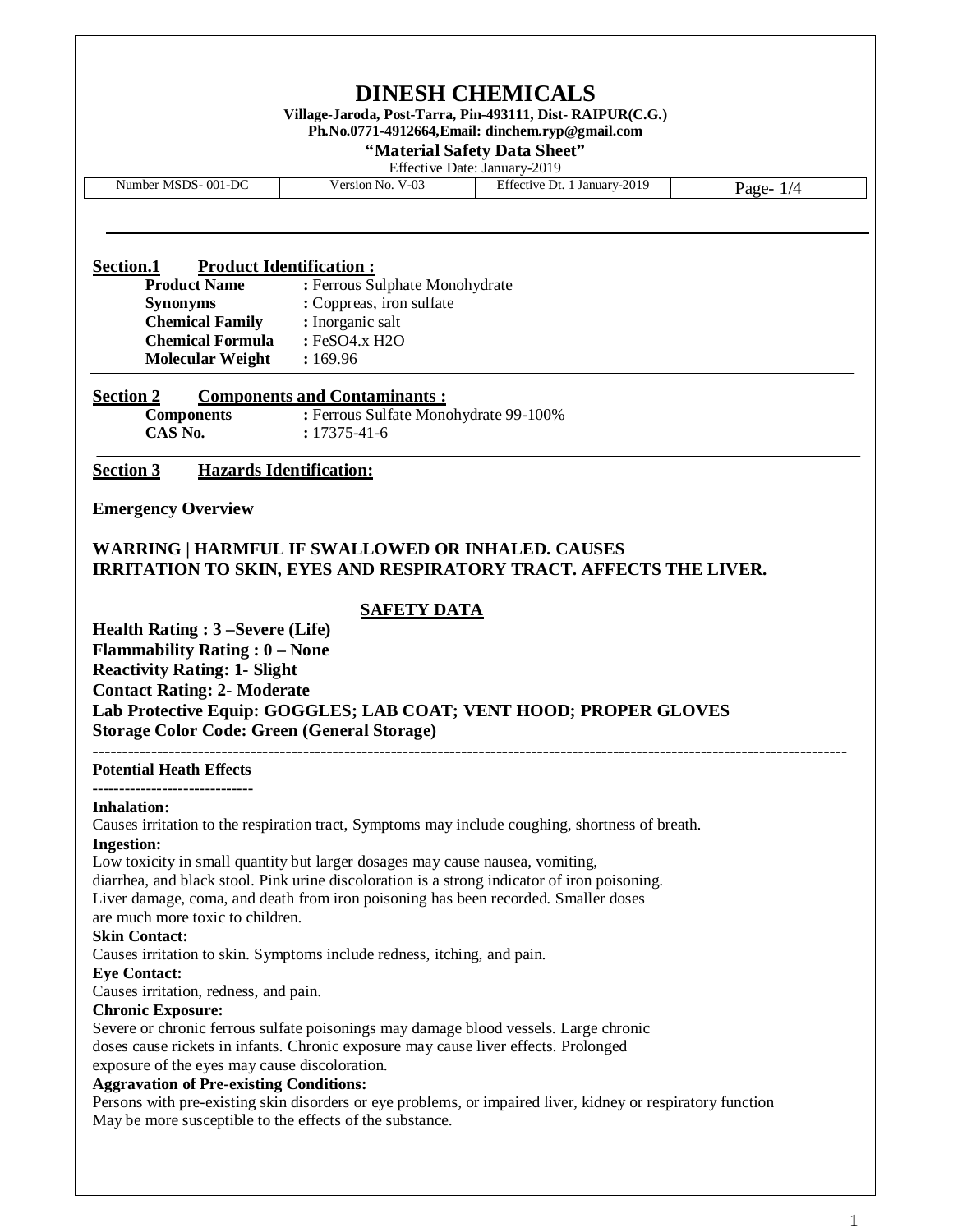| Number MSDS-001-DC   | Version No. V-03                                                                                                                                                                                                                                                                                                                                                                                                                                                  | Effective Dt. 1 January-2019<br>Page- $2/4$ |  |  |  |
|----------------------|-------------------------------------------------------------------------------------------------------------------------------------------------------------------------------------------------------------------------------------------------------------------------------------------------------------------------------------------------------------------------------------------------------------------------------------------------------------------|---------------------------------------------|--|--|--|
| <b>Section 4</b>     | <b>First Aid Measures</b>                                                                                                                                                                                                                                                                                                                                                                                                                                         |                                             |  |  |  |
| <b>Inhalation:</b>   | Remove from exposure area to fresh air. If breathing has stopped.<br>Perform artificial respiration. Consults physician.                                                                                                                                                                                                                                                                                                                                          |                                             |  |  |  |
| <b>Skin Contact:</b> | Remove contained clothing and shoes immediately.<br>Wash affected area with soap and water.                                                                                                                                                                                                                                                                                                                                                                       |                                             |  |  |  |
| <b>Eye Contact:</b>  | Immediately flush eyes with adequate amount of water, lifting<br>lower and upper eyelids occasionally. Call a Doctor immediately.                                                                                                                                                                                                                                                                                                                                 |                                             |  |  |  |
| <b>Ingestion:</b>    | If patients not in shock or coma. Induce emesis with syrup of ipecac if<br>vomiting has not occurred. Follow with gastric lavage using deferoxanime 2 grams in<br>1 liter of water which contains sodium bicarbonate 20g/L. Leave 10 grams of<br>deferoxamine in 50 ml of 5% sodium bicarbonate in the stomach. Maintain airway<br>blood pressure and respiration. Treat symptomatically and supportively. (Drecisbach,<br>Handbook of poisoning . IIth edition). |                                             |  |  |  |

Fire and Explosion Hazard: Negligible fire hazard when exposed to heart or flame. Fire Fighting Media : Dry chemical carbon dioxide. Water spray or foam Move container from fire area if possible. Do not Scatter spilled material with high pressure water. Use agents appropriate to surrounding fire.

# **Section 6 Accidental Release Measures:**

Ventilate area of leak or spill. Wear appropriate personal protective equipment as specified in Section 8. Spills: Pick up and place in a suitable container for reclamation or disposal, using a method that does not generate dust.

# **Section 7 Handling and Storage:**

Keep in a tightly closed container, stored in dry, cool ventilated area. Follow all state & local regulations when stearing or disposing of ferrous Sulphate Monohydrate. Condition to avoid: Dispersion of dust in air.

## **Section 8 Exposure Controls/ Personal Protection**

**Airborne Exposure limits**: Iron Salts, Soluble, as Fe 1mg/m3 ACGIH TWA

## **Protective Equipment:**

| <b>Respirator:</b> | Specific respirators selected must be based on levels of the substance in the                |
|--------------------|----------------------------------------------------------------------------------------------|
|                    | workplace. They must not exceed the working limits of the respirator and be jointly approved |
|                    | by the Govt. Safety Agency.                                                                  |
| Clothing:          | Clean body covering clothing recommended.                                                    |
| <b>Gloves:</b>     | Rubber gloves or other appropriate protective gloves                                         |
| Eve protection:    | Dust resistant safety goggles recommended. Eye wash station.                                 |

## **Section 9 Physical & Chemical Datas:**

| Description:         | Greyish White Powder                         |
|----------------------|----------------------------------------------|
| Solubility:          | Slowly Soluble in Water                      |
| Melting Point:       | Decomposes at 671 C                          |
| Boiling point:       | N/A                                          |
| Bulk density:        | 30 lb/cu.ft, (loose), 45 lb/cu. Ft. (Packed) |
| Moleculer Formula:   | FeSO <sub>4.x</sub> H <sub>2O</sub>          |
| Molecular Weight     | 169.96                                       |
| Vapour Pressure      | No Information                               |
| $pH (5\%$ solution): | $2.8 - 5$                                    |
|                      |                                              |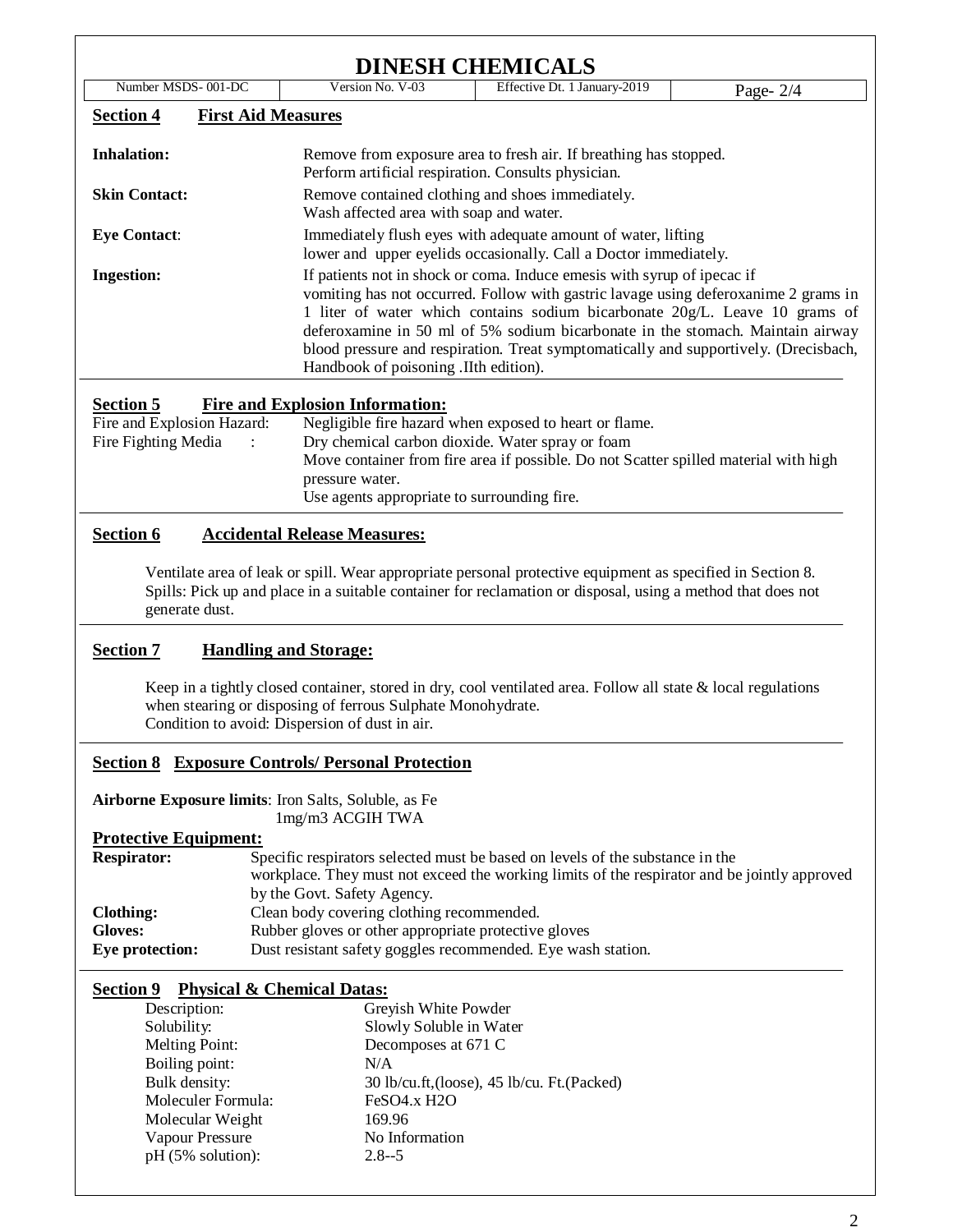| <b>DINESH CHEMICALS</b>                                                                       |                                  |                                                                                                           |             |  |
|-----------------------------------------------------------------------------------------------|----------------------------------|-----------------------------------------------------------------------------------------------------------|-------------|--|
| Number MSDS-001-DC                                                                            | Version No. V-03                 | Effective Dt. 1 January-2019                                                                              | Page- $3/4$ |  |
| <b>Section 10 Stability &amp; Reactivity:</b><br><b>Stability</b><br><b>Incompatibilities</b> | ٠<br>$\bullet$<br>$\ddot{\cdot}$ | Stable under normal conditions<br>AlKalis, Arsenic trioxide and sodium nitrate:<br>Methyl Isocyanoacetate |             |  |
| Decomposition                                                                                 | $\ddot{\cdot}$                   | Thermal decomposition products may include toxic<br>Sulfur Oxides.                                        |             |  |
| Polymerization                                                                                | Does not occur<br>$\ddot{\cdot}$ |                                                                                                           |             |  |
| <b>Conditions to avoid</b>                                                                    | $\ddot{\cdot}$                   | Moisture                                                                                                  |             |  |

## **Section 11 Toxicological Information**

Oral rat LD50: 319 mg/kg. Investigated as tumorigen and mutagen.

#### **Section 12 Ecological Information**

| Environmental Fate:            | No Information available |
|--------------------------------|--------------------------|
| <b>Environmental Toxicity:</b> | No Information available |

#### **Section 13 Disposal Considerations :**

Collect Soil Spill and neutralize with lime or sodium carbonate if necessary. Place in suitable container and dispose as per state local regulation.

#### **Section 14 Transport Information**

Not Regulated.

## **Section 15 Regulatory Information:**

Not fully available

## **Section 16 Other Information:**

**NFPA Ratings:** Health : 1 Flammability : **0** Reactivity : **0 Label Hazard Warning :** WARNING | HARMFUL IF SWALLWED OR INHALED. CAUSES IRRITATION TO SKIN, EYES AND RESPIRATORY TRACT. AFFECTS THE LIVER. **Label First Aid:** Avoid contact with eyes, skin and clothing. Wash thoroughly after handling. Avoid breathing dust. Keep container closed. Use only with adequate ventilation.